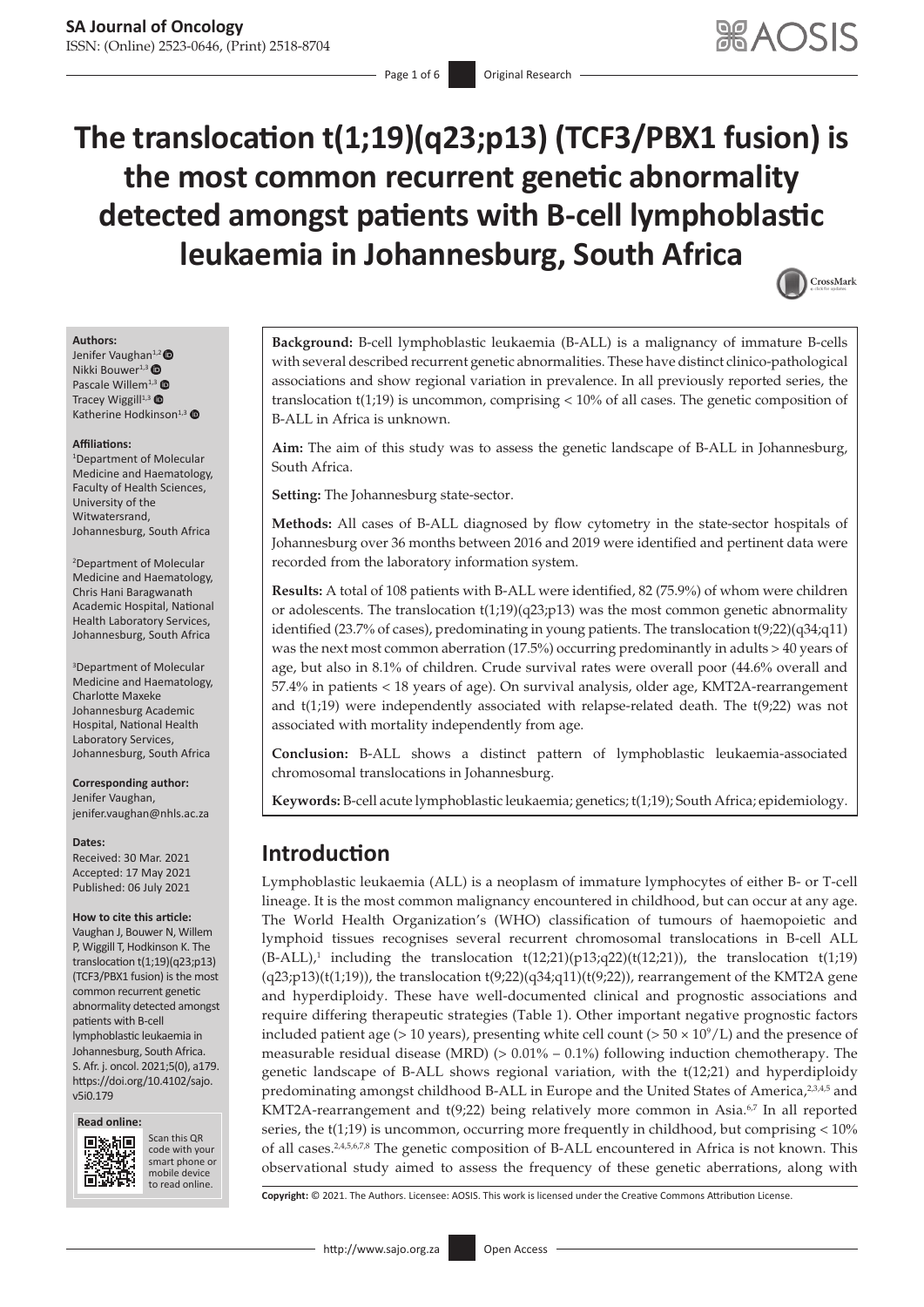**TABLE 1:** Common recurrent genetic abnormalities seen in B-cell lymphoblastic leukaemia.

| 169119611119                          |                                                                                                                                                                            |                                                                                      |                                                                                 |
|---------------------------------------|----------------------------------------------------------------------------------------------------------------------------------------------------------------------------|--------------------------------------------------------------------------------------|---------------------------------------------------------------------------------|
| Genetic<br>abnormality                | <b>Typical age and other</b><br>clinical associations                                                                                                                      | Prognostic impact                                                                    | Therapeutic<br>implication                                                      |
| t(12;21)                              | Almost exclusively seen<br>in childhood. Relapses<br>occur later than in other<br>subtypes of ALL.                                                                         | Favourable                                                                           | Requires standard<br>risk treatment                                             |
| t(9;22)                               | Can occur at any age,<br>but occurs with<br>increasing frequency<br>with increasing age                                                                                    | Historically poor,<br>improved in the era<br>of tyrosine kinase<br>inhibitor therapy | Requires high-risk<br>treatment together<br>with a tyrosine<br>kinase inhibitor |
| Hyperdiploidy                         | More common in<br>childhood                                                                                                                                                | Favourable                                                                           | Requires standard<br>risk treatment                                             |
| Rearrangement<br>of the KMT2A<br>gene | More common in infants Unfavourable<br>and adults The WCC is<br>often markedly elevated<br>$(>100 \times 10^9/L)$ , and CNS<br>involvement at diagnosis<br>is more common. |                                                                                      | Requires high-risk<br>treatment                                                 |
| t(1;19)                               | More common in<br>childhood. May have an<br>increased risk of isolated<br>CNS relapse.                                                                                     | Intermediate                                                                         | Unclear                                                                         |

*Source*: Stein H, Campo E, Harris NL. WHO classification of tumors of the haematopoietic and lymphoid tissues. Lyon: IARC; 2017

ALL, acute lymphoblastic leukaemia; WCC, white cell count; CNS, central nervous system.

selected clinico-pathological features in B-ALL diagnosed in Johannesburg, South Africa (SA).

# **Methods**

Cases were identified from the register of specimens analysed by the flow cytometry laboratory at the Charlotte Maxeke Johannesburg Academic Hospital (CMJAH) over a 36-month period between 2016 and 2019. This laboratory provides diagnostic immunophenotyping services to all state-sector hospitals of the southern Gauteng region of South Africa. All samples with a diagnosis of acute leukaemia were recorded in a database, and pertinent information was documented from the laboratory information system (LIS) (TrakCare, InterSystems, Cambridge, Massachusetts, United States [US]) (including available clinical information, peripheral blood counts, immunophenotypic findings of interest, cytogenetic/fluorescence *in situ* hybridisation [FISH] results, final diagnosis [as per the 2017 WHO classification], cerebrospinal fluid [CSF] cytology, therapy responses, survival time and cause of death [where apparent]). Cases of B-ALL were then extracted from the database and analysed. Measurable residual disease in the bone marrow following induction chemotherapy was defined on flow cytometry as a discrete population of cells with the leukaemia-associated immunophenotype and/or on polymerase chain reaction (PCR) analysis of immunoglobin heavy gene rearrangement status (IdentiClone IGH Gene Clonality Assay; Invivoscribe, San Diego, California, US), as a monoclonal product of the same size as that documented at presentation. Central nervous system (CNS) involvement was defined on the basis of the detection of blasts in the CSF on microscopy and/or flow cytometry.

### **Statistical analysis**

Continuous data are presented as the median (interquartile range [IQR]) and categorical data as frequencies and percentages. The Mann–Whitney U-test and Fisher's exact

test were used to compare continuous and ordinal variables of interest, respectively. A Cox proportional-hazards model was used to investigate the association between the survival time and predictor variables of interest (namely age  $> 10$  years, WCC  $> 50 \times 10^9$  $> 50 \times 10^9$ /L and the presence of recurrent genetic abnormalities (t(1;19), t(9;22), t(12;21), KMT2A rearrangement or hyperdiploidy)  $\pm$  MRD status). Statistical analysis was performed using Prism software, version 5 (GraphPad Software, San Diego, California, US) and at <https://statpages.info/prophaz.html>(for Cox proportionalhazard regression analysis). Statistical significance was accepted at a two-sided *p*-value of < 0.05.

# **Results**

Acute leukaemia was diagnosed in 461 cases over the time period assessed, of which B-ALL made up 23.4% (108 cases). The median patient age was 8 years (range 3 months to 79 years) (Table 2), with 82 (75.9%) cases being diagnosed in patients  $\leq$  18 years of age. The majority of cases (93.5%) expressed a precursor B-cell/common immunophenotype, and 4 (3.7%) represented blast-phase transformation of underlying chronic myeloid leukaemia. Human immunodeficiency virus (HIV)-status was documented in 67 patients, only one of whom was HIVpositive. Documented involvement of the CNS was uncommon, occurring in three patients at presentation and in five at disease relapse. Pertinent demographic and laboratory data are summarised in Table 2.

The t(1;19) was the most common recurrent genetic abnormality identified, occurring in 23.7% of cases (Table 2). It predominated in children, was the dominant recurrent abnormality encountered in adolescents and the second most common seen in adults < 40 years of age (Figure 1). All cases of t(1;19) expressed a precursor B-cell/common immunophenotype and they were CD34-negative in 20/23 (87.0%) cases. The sensitivity and specificity of CD34 negativity for the detection of  $t(1;19)$  was 87% and 75%, respectively. Amongst patients with available data, 11/15 (73.3%) achieved a molecular remission post-induction chemotherapy, whilst the remaining patients had MRD. Central nervous system disease was documented in one patient with t(1;19) at presentation and only one patient with t(1;19) experienced a CNS relapse (with accompanying medullary disease).

The t(9;22) was the next most common abnormality encountered (17.5% of cases), occurring broadly across most age ranges and particularly predominating in adults > 40 years of age. Amongst children < 18 years of age, the t(9;22) was present in 8.1% of those tested. Amongst patients with available MRD data, 3/7 (42.2%) achieved a molecular remission post-induction chemotherapy, whilst the remaining patients had MRD. The t(12;21) occurred exclusively in children ≤ 10 years of age and occurred with equal frequency to the  $t(1;19)$  in this age range (24.1%). Amongst patients with available MRD data, only 1/11 (9.1%) had MRD post-induction. Hyperdiploidy was seen solely in patients  $\leq 14$  years of age, with a peak in children aged 2–10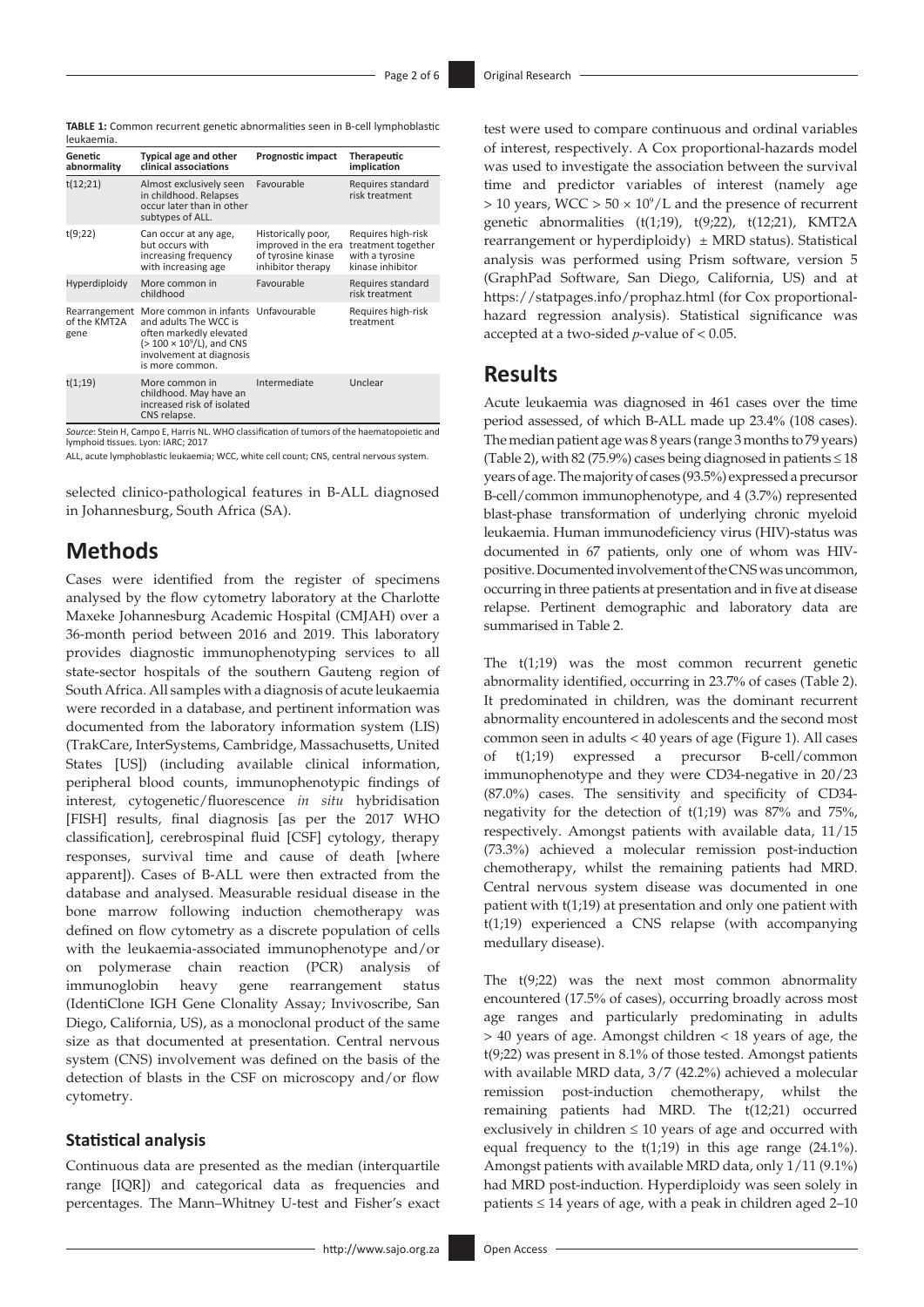years where it comprised 17.3% of all cases. Post-induction MRD was detected in 2/9 (22.2%) of these cases.

**TABLE 2:** Pertinent demographic and laboratory information in patients with B-cell acute lymphoblastic leukaemia.

| Parameter                                     | n                        | $\frac{0}{0}$                | Median         | IQR           |
|-----------------------------------------------|--------------------------|------------------------------|----------------|---------------|
| Gender                                        | $\overline{a}$           | $\overline{a}$               |                |               |
| Male                                          | 50                       | 46.3                         |                |               |
| Female                                        | 58                       | 53.7                         |                |               |
| Age (years)                                   | $\overline{\phantom{a}}$ | $\overline{\phantom{0}}$     | 8              | $4 - 18$      |
| Age $\leq 18$                                 | 82                       | 78.1                         |                |               |
| Age > 18                                      | 26                       | 24.1                         |                |               |
| Age 15-39                                     | 25                       | 23.1                         |                |               |
| Age $\geq 40$                                 | 9                        | 8.3                          | $\overline{a}$ |               |
| Hb(g/dl)                                      | $\overline{\phantom{a}}$ | $\qquad \qquad \blacksquare$ | 6.8            | $5.0 - 8.3$   |
| Plts ( $\times$ 10 $^{\circ}$ /L)             |                          | $\overline{\phantom{0}}$     | 32             | $18 - 73$     |
| WCC $(x 10^9/L)$                              |                          | $\overline{\phantom{0}}$     | 15.8           | $4.6 - 61.9$  |
| Neutrophils (× 10 <sup>9</sup> /l)            | -                        | $\overline{\phantom{0}}$     | 0.96           | $0.25 - 3.12$ |
| Peripheral blood blast count (%)              |                          |                              | 61             | 18-88†††      |
| Documented CNS disease at<br>presentation     | 3                        | 3.7 <sup>†</sup>             | $\overline{a}$ |               |
| Documented CNS relapse                        | 5                        | 7.711                        |                |               |
| Immunophenotype                               | $\overline{a}$           | $\overline{\phantom{0}}$     |                |               |
| Pre-B/common                                  | 101                      | 93.5                         |                |               |
| Null                                          | 3                        | 2.8                          |                |               |
| Mature†                                       | $\overline{2}$           | 1.9                          |                |               |
| Unclassifiable                                | $\overline{2}$           | 1.9                          |                |               |
| <b>Recurrent cytogenetic</b><br>abnormalities | 678                      | 69.1                         |                |               |
| t(12;21)                                      | 148                      | 14.4                         |                |               |
| t(9;22)                                       | $17\$                    | 17.5                         |                |               |
| $t(1,19)$ §§                                  | $23\%$                   | 23.7                         |                |               |
| KMT2A rearrangement                           | $3\bar{\S}$              | 3.1                          |                |               |
| Hyperdiploidy:                                | 10 <sub>9</sub>          | 10.3                         |                |               |

Male to female ratio, 0.86:1.

Hb, haemoglobin; Plts, platelets; WCC, white cell count; CNS, central nervous system; IQR, interquartile range.

†, Mature immunophenotype refers to cases with surface light chain expression with other markers of immaturity; ‡, Patients were defined as having hyperdiploidy on the basis of karyotypic findings in all cases with the exception of a single child who had extra copies of chromosomes 1, 9, 12, 19, 21 and 22 on fluorescence *in situ* hybridisation (FISH) analysis<br>with an unsuccessful karyotype; §, N = 97; all but two of these patients had cytogenetic<br>analysis and/or FISH analysis for t(9;22) performed. In the remaining two patients, cytogenetic results were not available, and results for FISH analysis were available only for the t(9;22) and t(12;21)/t(9;22) and t(1;19), respectively; ¶, *N* = 104; ††, *N* = 82; ‡‡, *N* = 65. Cytogenetic analysis was performed in 85 patients, but was unsuccessful in 15 of these; §§, The t(1;19) was unbalanced in 18 (78.3%) cases. A karyotype was available in 15 of the patients with t(1;19) and showed additional cytogenetic abnormalities in 7 (46.7%) of these; ¶¶, *N* = 101; †††, *N* = 95.



Note: 'Other' cases include those with other genetic abnormalities or a normal karyotype. **FIGURE 1:** The distribution of genetic abnormalities in B-cell lymphoblastic leukaemia according to age categories, presented as a percentage of all cases (*N* = 97).

Crude survival data were available in 83 patients, with a median follow-up period of 34.5 months. A total of 46 (55.4%) of the patients had demised at the time of data collection (including  $14/42$  [33.3%] of the children < 10 years of age and 12/19 [63.2%] of the patients aged 10–18 years). Survival rates at 6-months and 1-year were good amongst patients with t(12;21) and hyperdiploidy, but appeared substantially poorer amongst those with t(9;22), t(1;19) and KMT2A-rearrangement (Table 3). However, on Cox proportional-hazard analysis of all-cause mortality, the only factors independently and significantly associated with mortality were age > 10 years and KMT2Arearrangement (Table 3). Amongst the patients who demised, 19 (41.3%) died from sepsis as a complication of severe chemotherapy-related neutropenia and 18 (39.1%) died because of disease-relapse (detailed in Table 3). The cause of death was not evident from the laboratory records in the remaining patients. The t(1;19) was the most common genetic abnormality identified amongst the patients who died because of relapse, occurring in 7 (38.9%) cases (Table 3). On Cox proportional-hazard analysis of relapse-related mortality, age>10 years, KMT2A-rearrangement and t(1;19) were confirmed to be independently associated with death because of relapse (Table 3). Amongst patients with t(1;19), there was no association between relapse-related mortality and the presence of an unbalanced  $t(1;19)$  or additional cytogenetic abnormalities.

Information with regard to both survival and MRD-status post-induction chemotherapy was available in 49 patients, of whom 13 (26.5%) had MRD. On Cox proportional-hazard analysis of these cases, MRD-positivity was found to be a significant predictor of relapse-related mortality, overarching the negative prognostic impact of both age and t(1;19), whilst KMT2A-positivity remained an independent risk factor for relapse (Table 3). Notably, the negative prognostic impact of MRD in patients with survival data was not present amongst the patients with  $t(9;22)$ , of whom  $4/6$  (66.7%) had MRD post-induction, but only one of whom (16.7%) died because of relapse.

Children < 18 years of age were significantly less likely to die of sepsis as compared with adults (8/58 [13.8%], < 18 years versus  $11/24$  [45.8%],  $\geq 18$  years;  $p = 0.005$ ), and age  $> 10$ years was the only statistically significant risk factor for sepsis-related death on Cox proportional-hazard analysis (*p* = 0.004; data not shown). Amongst the children with available mortality data, sepsis-related mortality was particularly prominent in those with t(9;22) (3/6 [50%], as compared with 3/15 [20%] in those with t(1;19) and 2/35 [5.7%] in those with other abnormalities). In contrast, sepsis-related mortality was evenly distributed across all the genetic subgroups amongst adult patients (4/8 [50%] in t(9;22), 1/2 [50%] in  $t(1;19)$  and  $6/13$  [46.1%] in those with other genetic findings).

## **Discussion**

In this observational study assessing the genetic composition and selected clinico-pathological characteristics of B-ALL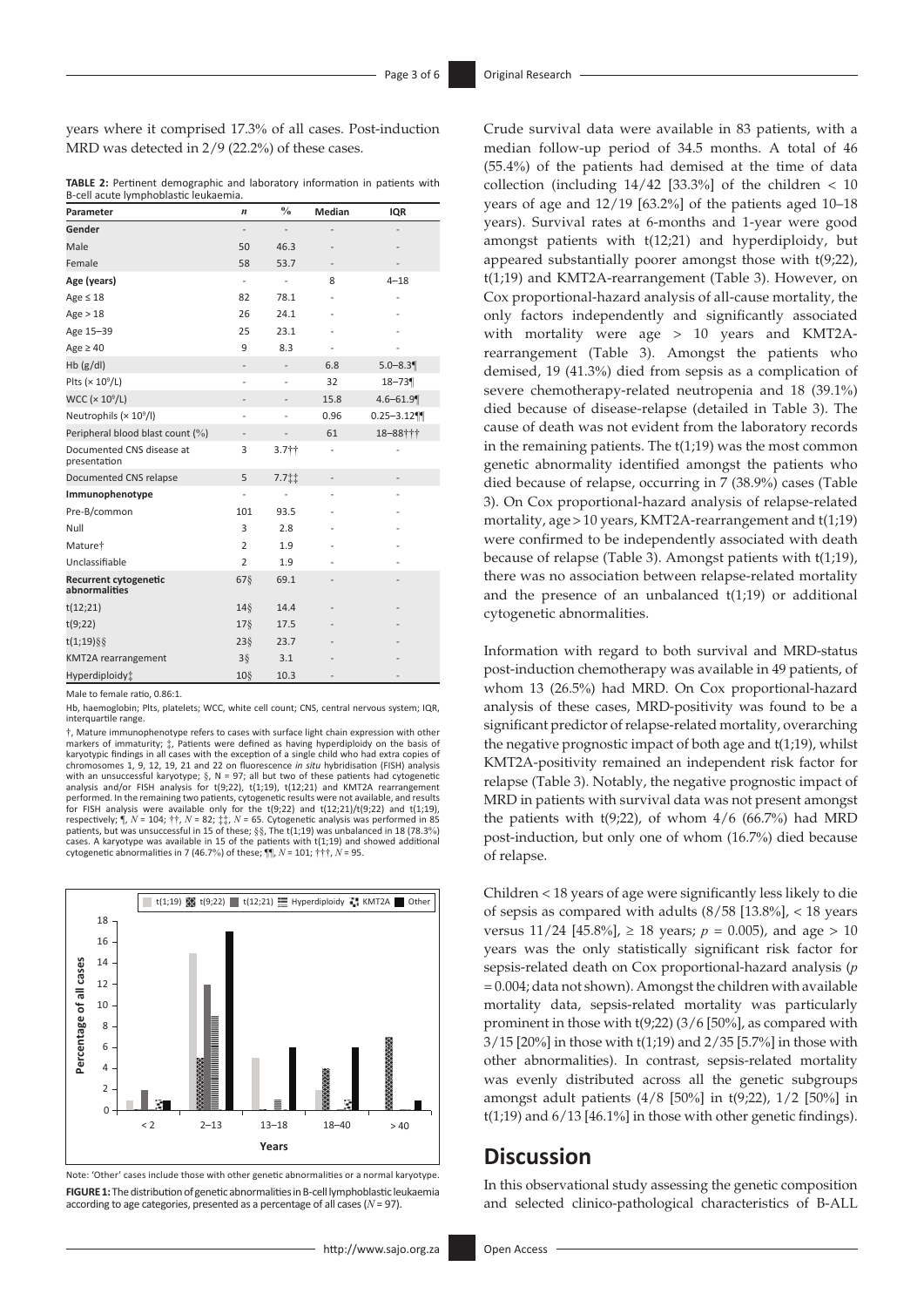**TABLE 3:** Pertinent survival data.

| Parameter           | 6-month survival<br>rate |                  |               | 12-month survival<br>rate |                  |               | <b>Cox proportional Hazard</b><br>result<br>All cause mortality |                          |                  | <b>Cox proportional Hazard</b><br>result<br><b>Relapse-related mortality</b> |                      |                  | Cox proportional Hazard<br>result<br>Relapse-related mortality<br>in cases with MRD data |                      |                  | Death due to relapse     |                  |               |
|---------------------|--------------------------|------------------|---------------|---------------------------|------------------|---------------|-----------------------------------------------------------------|--------------------------|------------------|------------------------------------------------------------------------------|----------------------|------------------|------------------------------------------------------------------------------------------|----------------------|------------------|--------------------------|------------------|---------------|
|                     | $\boldsymbol{N}$         | $\boldsymbol{n}$ | $\frac{0}{0}$ | $\boldsymbol{N}$          | $\boldsymbol{n}$ | $\frac{0}{0}$ | Co-efficient                                                    | <b>Risk</b><br>ratio     | $\boldsymbol{p}$ | Co-efficient                                                                 | <b>Risk</b><br>ratio | $\boldsymbol{p}$ | Co-efficient                                                                             | <b>Risk</b><br>ratio | $\boldsymbol{p}$ | $\boldsymbol{N}$         | $\boldsymbol{n}$ | $\frac{0}{0}$ |
| <b>All patients</b> | 83                       | 57               | 68.7          | 83                        | 43               | 51.8          | N/A                                                             | $\overline{\phantom{a}}$ |                  | N/A                                                                          |                      |                  | N/A                                                                                      |                      |                  | 83                       | 18               | 21.7          |
| Age > 10 years      | 38                       | 16               | 42.1          | 38                        | 8                | 21.1          | 1.5                                                             | 4.5                      | 0.0002           | 2.4                                                                          | 11.1                 | 0.003            | 1.60                                                                                     | 4.9                  | 0.11             | 36                       | 9                | 25.0          |
| WCC > 50 x109/L     | 23                       | 16               | 69.6          | 23                        | 11               | 47.8          | $-0.35$                                                         | 0.7                      | 0.41             | $-0.77$                                                                      | 0.5                  | 0.24             | $-1.11$                                                                                  | 0.3                  | 0.35             | $\overline{\phantom{a}}$ |                  |               |
| < 18 years          |                          |                  |               |                           |                  |               |                                                                 |                          |                  |                                                                              |                      |                  |                                                                                          |                      |                  | 13                       | 5                | 38.5          |
| > 18 years          |                          |                  |               |                           |                  |               |                                                                 |                          |                  |                                                                              |                      |                  |                                                                                          |                      |                  | 10                       | $\overline{2}$   | 20.0          |
| t(9;22)             | 16                       | 9                | 56.3          | 16                        | $\overline{4}$   | 25.0          | 0.7                                                             | 2.0                      | 0.19             | 1.4                                                                          | 4.1                  | 0.17             | $-0.04$                                                                                  | 0.96                 | 0.98             | $\overline{\phantom{a}}$ |                  |               |
| < 18 years          |                          |                  |               |                           |                  |               |                                                                 |                          |                  |                                                                              |                      |                  |                                                                                          |                      |                  | 6                        | 0                | 0.0           |
| $>18$ years         |                          |                  |               |                           |                  |               |                                                                 |                          |                  |                                                                              |                      |                  |                                                                                          |                      |                  | 8                        | 3                | 37.5          |
| t(1;19)             | 17                       | 12               | 70.6          | 17                        | 7                | 41.2          | 0.85                                                            | 2.3                      | 0.09             | 2.9                                                                          | 17.3                 | 0.006            | 2.0                                                                                      | 7.7                  | 0.13             |                          |                  |               |
| < 18 years          |                          |                  |               |                           |                  |               |                                                                 |                          |                  |                                                                              |                      |                  |                                                                                          |                      |                  | 15                       | 6                | 40.0          |
| > 18 years          |                          |                  |               |                           |                  |               |                                                                 |                          |                  |                                                                              |                      |                  |                                                                                          |                      |                  | 2                        | $\mathbf{1}$     | 50.0          |
| t(12;21)            | 12                       | 12               | 100.0         | 12                        | 12               | 100.0         | $-1.4$                                                          | 0.26                     | 0.21             | 0.6                                                                          | 1.8                  | 0.65             | $-11.4$                                                                                  | 0.0                  | 0.95             | $\sim$                   |                  |               |
| < 18 years          |                          |                  |               |                           |                  |               |                                                                 |                          |                  |                                                                              |                      |                  |                                                                                          |                      |                  | 12                       | $\mathbf{1}$     | 8.3           |
| $>18$ years         |                          |                  |               |                           |                  |               |                                                                 |                          |                  |                                                                              |                      |                  |                                                                                          |                      |                  | N/A                      | N/A              | N/A           |
| Hyperdiploidy       | 8                        | 8                | 100.0         | 8                         | 6                | 75.0          | $-1.1$                                                          | 0.35                     | 0.32             | 1.0                                                                          | 2.6                  | 0.46             | $-0.08$                                                                                  | 0.9                  | 0.96             |                          |                  |               |
| < 18 years          |                          |                  |               |                           |                  |               |                                                                 |                          |                  |                                                                              |                      |                  |                                                                                          |                      |                  | 8                        | $\mathbf{1}$     | 12.5          |
| > 18 years          |                          |                  |               |                           |                  |               |                                                                 |                          |                  |                                                                              |                      |                  |                                                                                          |                      |                  | N/A                      | N/A              | N/A           |
| KMT2A               | 3                        | $\overline{2}$   | 66.0          | 3                         | $\mathbf{1}$     | 33.0          | 1.6                                                             | 5.0                      | 0.022            | 4.7                                                                          | 115.2                | 0.0009           | 4.0                                                                                      | 52.8                 | 0.038            | $\overline{\phantom{a}}$ |                  |               |
| $<$ 18 years        |                          |                  |               |                           |                  |               |                                                                 |                          |                  |                                                                              |                      |                  |                                                                                          |                      |                  | $\overline{2}$           | 2                | 100.0         |
| $>18$ years         |                          |                  |               |                           |                  |               |                                                                 |                          |                  |                                                                              |                      |                  |                                                                                          |                      |                  | $\mathbf{1}$             | $\Omega$         | 0.0           |

MRD, measurable residual disease; WCC, white cell count; N/A, not applicable.

<span id="page-3-1"></span><span id="page-3-0"></span>diagnosed in Johannesburg, South Africa, the most common recurrent genetic abnormality was found to be the t(1;19), which occurred in 23.7% of cases. This is in contrast to reports from other parts of the world, where this abnormality has been found to be uncommon (comprising between 2% – 5% and  $4\%$  – 7% in studies from the West<sup>[2](#page-5-2)[,4](#page-5-4)[,5](#page-5-5)[,8](#page-5-8)</sup> and Asia,<sup>[6,](#page-5-6)[7](#page-5-7)</sup> respectively). Notably, Pui et al*.* reported a higher frequency of the t(1;19) amongst African American children (11.8%) [4](#page-5-4) ; together with our findings, this suggests a particular predilection for this entity amongst individuals of African descent. As has been described previously, the t(1;19) was seen most frequently in children and adolescents,<sup>9</sup> but was also the second most common recurrent abnormality seen in adults between 18 and 40 years of age. It was not significantly associated with inferior disease outcomes on analysis of allcause mortality, but was associated with an increased risk of death because of relapse. This was predominantly medullary in nature, with only one patient experiencing accompanying CNS relapse. This is in contrast to the findings of Jeha et al., who found haematological relapse to be rare amongst children with t(1;19), whilst isolated CNS relapse was more common.[10](#page-5-9) Other reports have suggested that the t(1;19) is prognostically neutral if treated with contemporary intensive therapy protocols, $11,12,13,14$  $11,12,13,14$  $11,12,13,14$  $11,12,13,14$  thus negating the need to identify this abnormality for risk stratification. Unfortunately, details on patient management were not universally available from the laboratory record in this study, but B-ALL with t(1;19) is routinely treated with high-risk protocols in the Johannesburg paediatric-oncology units. Our findings thus suggest that the t(1;19) is a negative prognostic marker in the South African setting (even when treated intensively), but further studies (including in-depth clinical and therapeutic data) are needed for confirmation in this regard. Nonetheless, routine testing

<span id="page-3-3"></span>for t(1;19) in South African patients with B-ALL is clearly warranted. CD34-negativity on the tumour population was associated with the  $t(1;19)$  (as has been reported previously),<sup>[15](#page-5-14)</sup> with relatively high sensitivity (87%) and specificity (75%). Molecular testing for this entity should therefore be particularly prioritised in cases lacking CD34 expression in the South African setting.

<span id="page-3-4"></span><span id="page-3-2"></span>The  $t(9;22)$  was the second most common abnormality detected, occurring predominantly in older adults (as reported previously).[9](#page-5-1),[16](#page-5-15) Of note however was that the t(9;22) was detected in  $> 8\%$  of children < 18 years of age, which is comparable with the frequency of this abnormality in childhood B-ALL in the Far East  $({\sim}5\% - 7\%)^{6,7}$  $({\sim}5\% - 7\%)^{6,7}$  $({\sim}5\% - 7\%)^{6,7}$  $({\sim}5\% - 7\%)^{6,7}$  $({\sim}5\% - 7\%)^{6,7}$  and amongst African Americans  $(5.9\%)$ ,<sup>[4](#page-5-4)</sup> and substantially higher than that generally seen in cohorts from Europe and the United States  $({\sim}2\%)$ .  $2,3,4,5,8$  $2,3,4,5,8$  $2,3,4,5,8$  $2,3,4,5,8$  $2,3,4,5,8$  Although the t(9;22) has historically been regarded as a negative prognostic indicator, it was not significantly associated with an increased risk of mortality independently from age in this study. This is likely to be attributable to the routine use of tyrosine kinase inhibitors (TKIs) in combination with standard chemotherapy amongst these patients, which has been shown to ameliorate the negative impact of this abnormality.[16](#page-5-15) However, it is notable that the children with t(9;22) in this study appeared to have an increased risk of death because of sepsis, possibly reflecting more marked myelosuppression as a result of the combined effects of intensive chemotherapy and TKIs in these patients. Sepsis was also a prominent cause of death across all the genetic subgroups amongst patients  $> 18$  years of age, with age > 10 years being the only significant risk factor identified for sepsis-related mortality. These findings point to a need for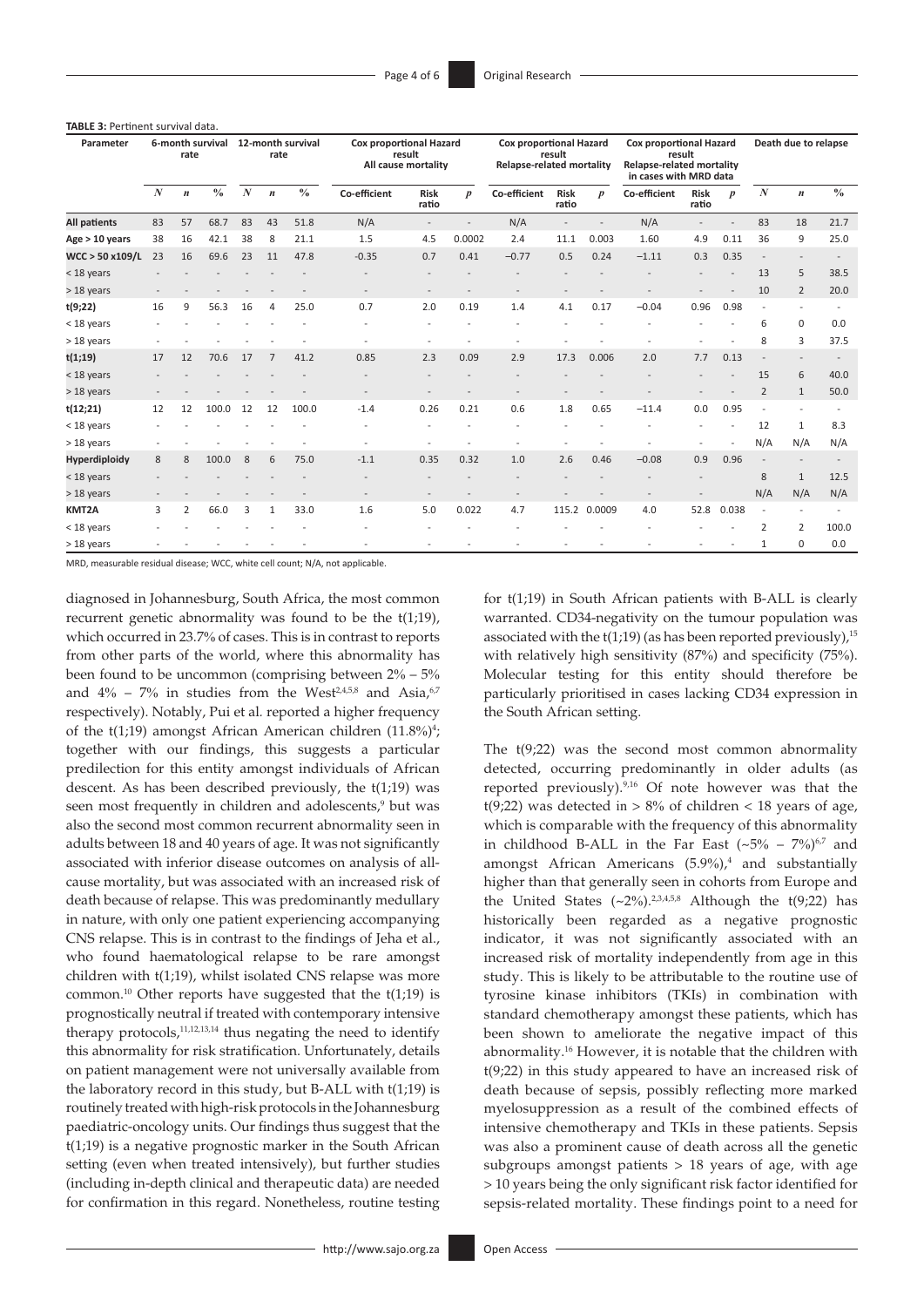more intensive neutropenic support for children with t(9;22) and all adult patients in our setting.

<span id="page-4-0"></span>Crude survival rates were substantially poorer in our series  $(< 50\%$  overall and  $< 60\%$  in patients  $< 18$  years of age) as compared with those described in high-income countries, where cure rates using contemporary chemotherapy regimens have been reported to approach 90% in childhood ALL.[17](#page-5-16) This was in spite of a relatively short median followup period (34.5 months), which suggests that long-term survival rates are likely to be even poorer. The reasons for the inferior survival rates are likely to be multifactorial, including the effects of socio-economic factors, suboptimal neutropenic support, a more limited armamentarium of therapeutic options (including allogeneic stem cell transplantation) in the Johannesburg state sector as well as differences in tumour and host biology. With regard to the latter, poorer outcomes are well described amongst patients of African descent, and this disparity was reported by Kirtane et al. to be greater in black children with ALL as compared with those with acute myeloid leukaemia (AML).<sup>18</sup> This suggests that the race-related differences in ALL outcomes are not solely attributable to non-biological factors, and that racial differences in tumour biology and/or drug metabolism are likely to be important. This may account for the poorer outcomes seen in the patients with  $t(1;19)$  in this study as compared with those reported in Europe, Asia and the United States of America[,4](#page-5-4)[,11,](#page-5-10)[12](#page-5-11)[,13,](#page-5-12)[14](#page-5-13),[19](#page-5-18) although Pui et al. did not find inferior survival rates amongst African American children with t(1;19)-positive B-ALL as compared with their white counterparts. Deeper molecular investigation into differences in tumour genetics and pharmacogenomics amongst South African patients would be of interest.

<span id="page-4-1"></span>Measurable residual disease testing performed in our centre over the time period of this study was fairly rudimentary, comprising non-quantitative, non-allele-specific PCR analysis of IgH gene rearrangement status and four colour flow cytometry (both with sensitivities  $> 0.1\%$ ). Despite this, the presence of MRD was significantly associated with death because of relapse independently of all other prognostic factors with the exception of KMT2A rearrangement. This highlights the value of MRD testing in the resourceconstrained setting, even when state-of-the-art techniques are not available. Notably, the high risk of relapse-related mortality associated with MRD positivity was not seen in patients with t(9;22), likely because of the use of targeted molecular therapy in these patients. This emphasises the value of such drugs and the need for further research into therapies targeting other high-risk genetic lesions in ALL.

# **Conclusion**

This observational study has demonstrated the t(1;19) to be a common genetic abnormality amongst South Africans with B-ALL. This appears to be associated with an increased risk of relapse-related mortality in our setting, but further studies including in-depth clinical and therapeutic data are required for confirmation in this regard. The  $t(9;22)$  also has an

increased frequency amongst children with B-ALL as compared with patients in the West, but is not independently associated with mortality in our setting. Sepsis-related mortality is common, particularly in adult patients, thus suggesting a need for more intensive neutropenic support in the Johannesburg state sector.

# **Acknowledgements**

The authors would like to acknowledge all the staff members of the following units for their invaluable contributions towards leukaemia diagnosis and management in the Johannesburg state sector:

- Flow cytometry laboratory at the CMJAH
- Somatic Cell Genetics unit at the CMJAH
- Morphology units of the CMJAH, the Chris Hani Baragwanath Academic Hospital (CHBAH) and Helen Joseph Hospital
- Medical Oncology Unit at the CMJAH
- Paediatric oncology units at the CMJAH and CHBAH
- Clinical Haematology Unit at the CHBAH
- Cytology Unit in the Division of Anatomical Pathology at the University of the Witwatersrand.

### **Competing interests**

<span id="page-4-2"></span>The authors declare that they have no financial or personal relationships that may have inappropriately influenced them in writing this article.

#### **Authors' contributions**

J.V. performed data collection, data analysis and wrote the manuscript. N.B. designed the study, obtained ethical approval and provided editorial support. T.W. and P.W. provided editorial input. K.H. performed data collection and also provided editorial input. All authors read and approved the final version of the manuscript.

### **Ethical considerations**

This study was approved by the Human Research Ethics Committee of the University of the Witwatersrand (Protocol number: M150160).

### **Funding information**

This research received no specific grant from any funding agency in the public, commercial or not-for-profit sectors.

#### **Data availability**

The data that support the findings of this study are available from the corresponding author (J.V.) upon reasonable request.

#### **Disclaimer**

The views and opinions expressed in this article are those of the authors and do not necessarily reflect the official policy or position of any affiliated agency of the authors.